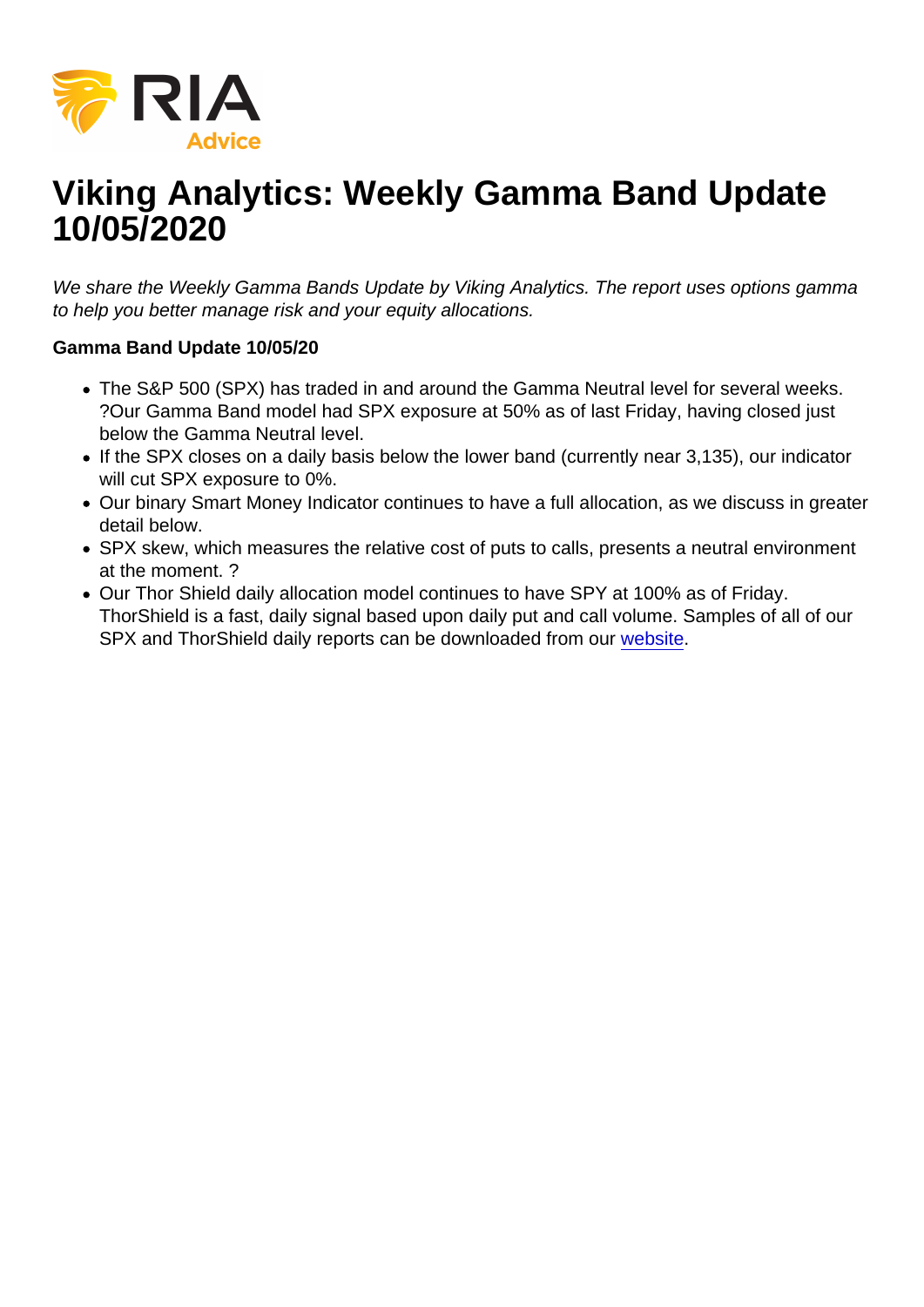#### Smart Money Residual Index

This indicator compares ?smart money? options buying to ?hot money? options buying.? Generally, smart money will purchase options to insure stable returns over a longer term.? Smart money has in-depth knowledge and data in support of their options activity. In contrast, ?Hot money? acts based on speculation, seeking a large payoff.

At the moment, hot money is more cautious than smart money, and the back-test supports a long position during this time.? When the Residual Sentiment Index in the second graph turns to red, then this model will cut all equity exposure to zero.? When the market is in the red regime below, the market has an overall negative return.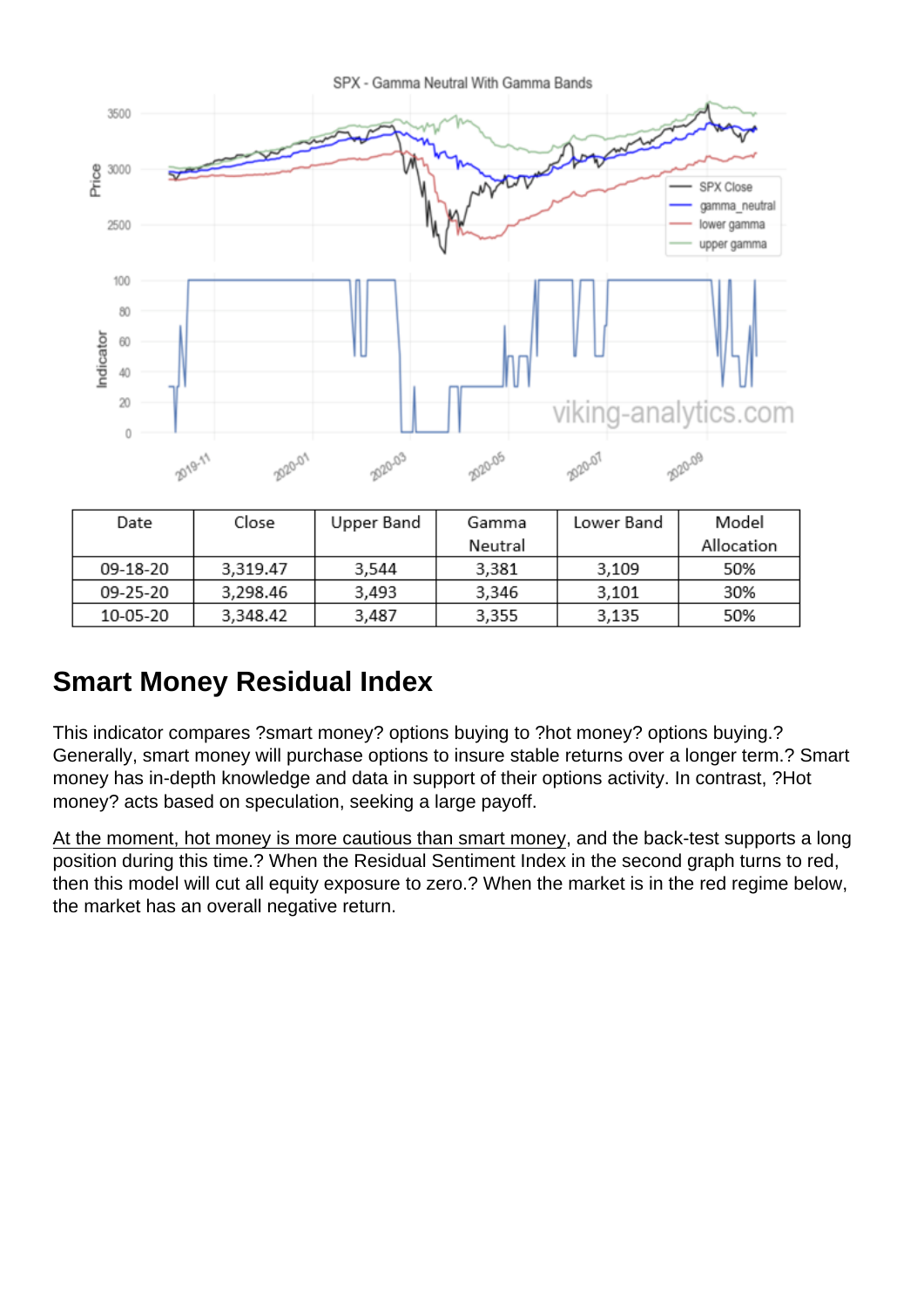## SPX Skew ? the Price of Protection

In evaluating equity market risk, we also consider the cost of buying puts versus the cost of buying calls.? When puts command a larger-than-usual premium to calls, then the market will have higher volatility (in the red zone below), and this might be a signal to reduce equity exposure.? We consider skew to be neither bullish nor bearish at the moment.

#### Gamma Band Background

Market participants are increasingly aware of how the options markets can affect the equity markets in a way that can be viewed as the ?tail wagging the dog.??

We created a [Gamma Band indicator](https://realinvestmentadvice.com/eric-lytikainen-gamma-flips-and-regime-changes/) to demonstrate the effectiveness of the Gamma Neutral level in reducing equity tail risk.? In our model, we compare the daily close of the SPX to the Gamma Neutral and Lower band levels to adjust our equity exposure allocation from 0% to 100%.??

We back-tested this strategy from 2007 to the present and discovered a 75% increase in riskadjusted returns (shown below).? The Gamma Band model is a relatively slow but reliable signal if one?s goal is to increase risk-adjusted returns.? We also publish a faster, daily signal in a portfolio